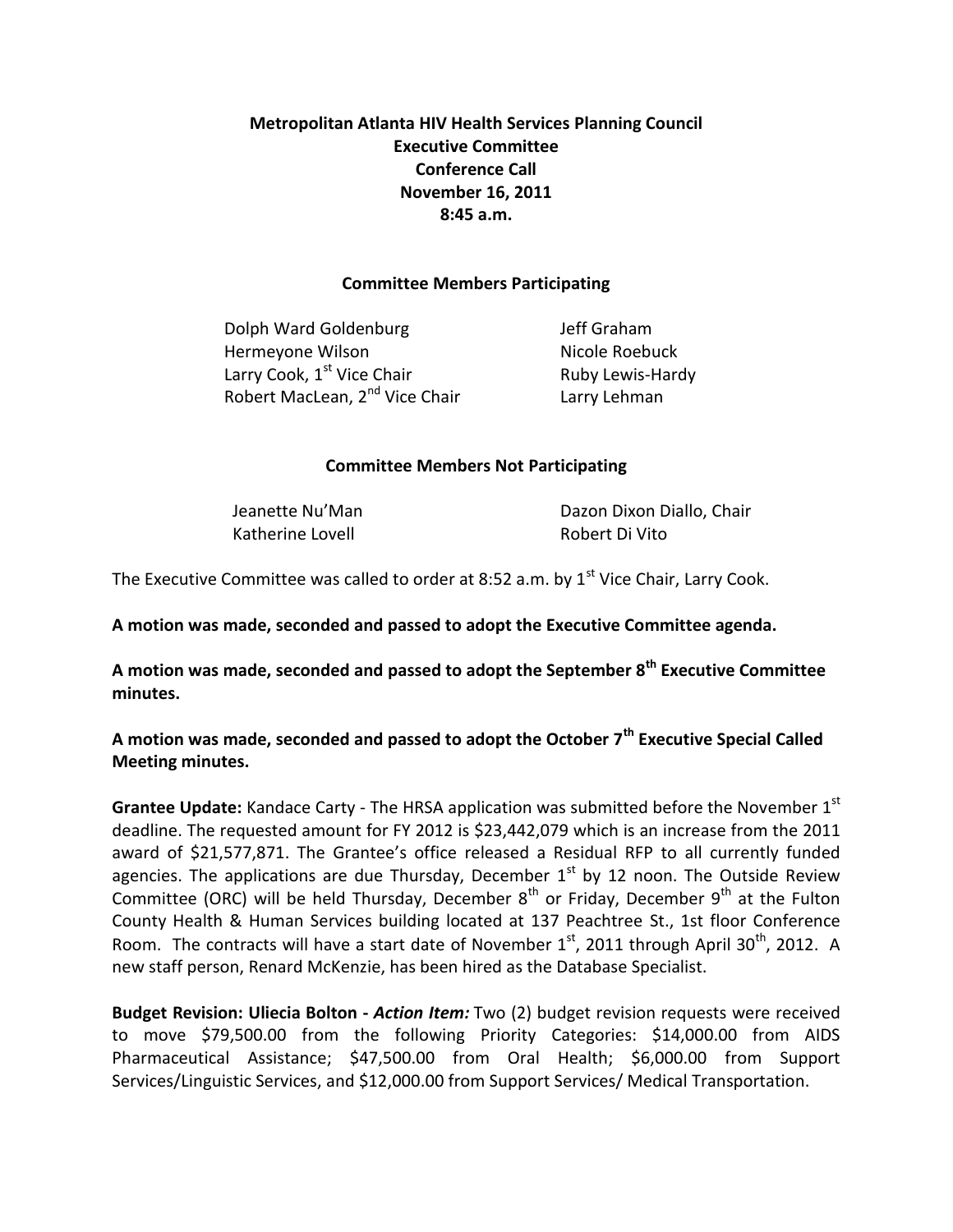## **Executive Committee November 16, 2011 Page 2**

The total request for the budget revision is \$79,500.00, with increases to Primary Care (\$77,000.00) and Mental Health (\$2,500.00). The agencies provided justification as to why the request is being made. The Grantee staff will track all request for funds moved between categories.

## **A motion was made, seconded and passed to accept the budget revision.**

**HOPWA Committee Report:** Dolph Goldenburg - The HOPWA Committee presented a draft summary of the Housing Needs, Gaps and Barriers Survey conducted by the HOPWA Committee and completed by 320 respondents. The Committee is interested in administering the survey again in 2012 and noted that they would also like to review AIDS Alabama's needs gaps analysis model. The goal for the survey is to provide information to the Priorities Committee during its deliberation and allocation process.

**Quality Management Committee**: John Warchol - The Quality Management Committee presented Standards and Measures for Legal Services. The Committee recommended that a legal check on clients be included to assist with their legal needs and the Executive Committee agreed that the check could be added during the screening tool process.

**A motion was made, seconded and passed to accept the Legal Standards of Care.** 

### **Committee Updates:**

### **Assessment Committee:** No Report

**Comprehensive Planning Committee:** Nicole Roebuck **-** The Comprehensive Planning Committee is finalizing goals and objectives for the FY 2012 -2015 Comprehensive Plan which included a joint meeting with the Assessment Committee and the Quality Management Committee. The Committee's next meeting will be held on Wednesday, November  $30<sup>th</sup>$  at Grady IDP room 354.

**Council Procedures Committee:** Larry Lehman - Committee members will be contacted to determine a meeting date and time.

**Evaluation Committee:** Ruby Lewis Hardy - Committee members will be contacted to determine a meeting date and time.